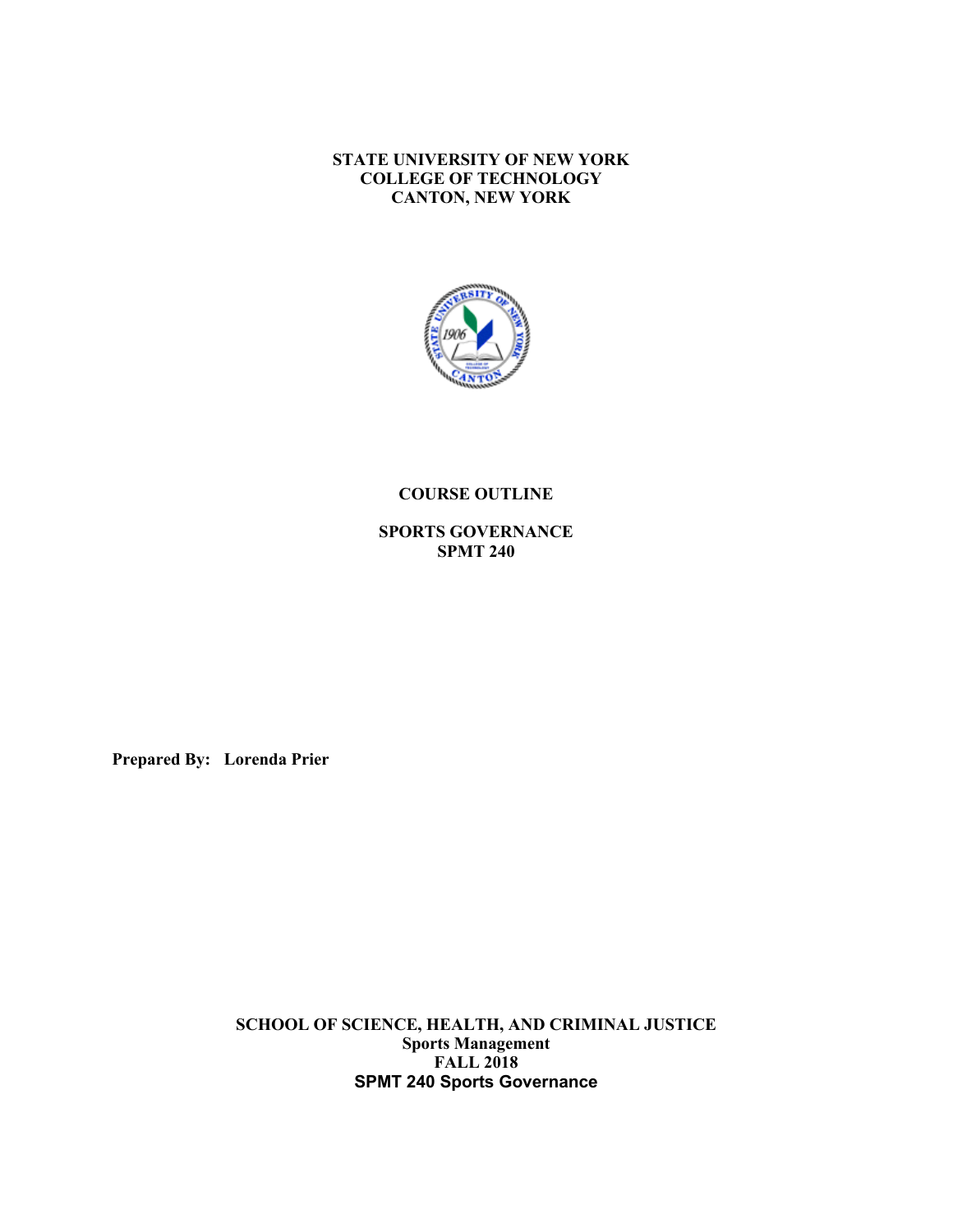- **A. TITLE**: Sports Governance
- **B. COURSE NUMBER:** SPMT 240
- **C. CREDIT HOURS:** 3
- **D. WRITING INTENSIVE COURSE**: No
- **E. COURSE LENGTH:** 15 weeks
- **F. SEMESTER(S) OFFERED:** Fall and Spring
- **G. HOURS OF LECTURE, LABORATORY, RECITATION, TUTORIAL, ACTIVITY:** 3 lecture hours per week

#### **H. H. CATALOG DESCRIPTION:**

 This course is an examination of governance structures within professional and amateur sport organizations. Students will explore policy elements and issues within scholastic, amateur, campus recreation, intercollegiate athletics, professional sport (North American and International), and Olympic sport. This course will examine the mission, structure and function of sport governing bodies such as the NCAA and NAIA in Intercollegiate Athletics, Players Associations in Professional Sports, and the IOC, NOC's and OGOC's in Olympic sport.

# **I. PRE-REQUISITES/CO-COURSES:**

 **a.** Pre-requisite(s): Foundations of Sport Management (SPMT 101) or Introduction to eSports Management (ESPT 100), OR permission in instructor **b.** Co-requisite(s): None

### **J. GOALS (STUDENT LEARNING OUTCOMES):**

By the end of this course, the student will be able to:

| <b>Course Objective</b>                                | <b>Institutional SLO</b> |
|--------------------------------------------------------|--------------------------|
| a. Recognize governing bodies in professional and      | 2. Crit. Thinking        |
| amateur sport.                                         | 3. Prof. Competence      |
| b. Discuss current policy issues within scholastic,    | 2. Crit. Thinking        |
| amateur, campus recreation, intercollegiate athletics, | 3. Prof. Competence      |
| and Olympic sport.                                     |                          |
| c. Describe the organizational structure of governing  | 3. Prof. Competence      |
| bodies within intercollegiate, professional and        |                          |
| Olympic sport.                                         |                          |
| d. Discuss the mission, structure, and function of     | 2. Crit. Thinking        |
| various governing bodies within professional sport     | 3. Prof. Competence      |
| teams and collegiate sport.                            |                          |
| e. Differentiate between amateur, international and    | 2. Crit. Thinking        |
| professional sport governance structures               | 3. Prof. Competence      |
| f. Evaluate critical issues within different sports    | 2. Crit. Thinking        |
| governance organizations                               | 3. Prof. Competence      |

**K.** 

**TEXTS:**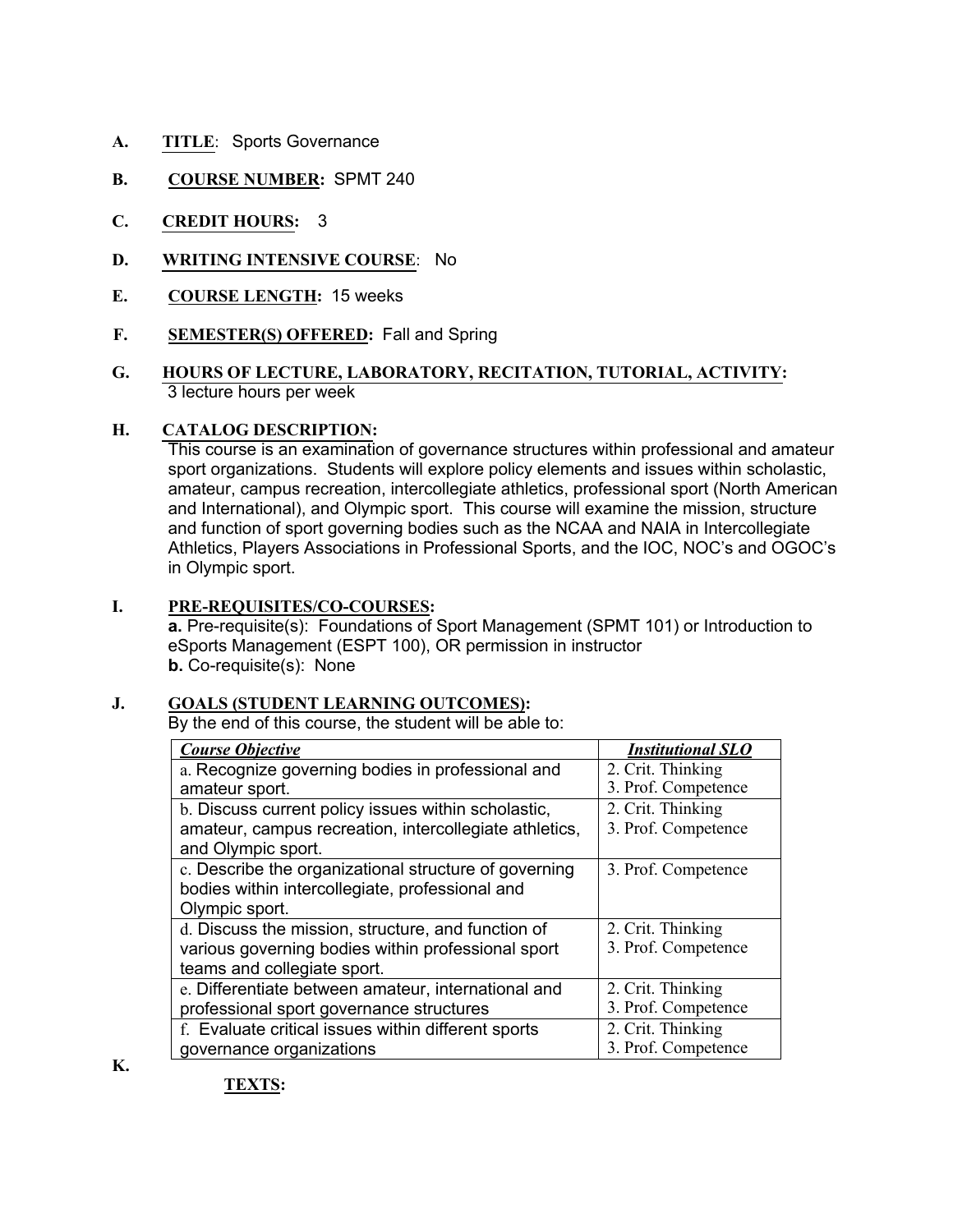Hums, M., & MacLean, J. (2004). *Governance and policy in sport organizations*. Scottsdale, AZ: Holcomb Hathaway

## **M. REFERENCES:**

 Slack, T. & Parent, M. (2006). *Understanding sport organizations*. Champaign, IL: Human Kinetics Publishers.

 Thoma, J. & Chalip, L. (1997). *Sport governance in the global community*. Morgantown, WV: Fitness Information **Technologies** 

**N. EQUIPMENT:** Technology Enhanced Classroom

# **N. GRADING METHOD:** A – F

## **O. MEASUREMENT CRITERIA/METHODS:**

- Written Assignments
- Quizzes
- Small Group Task
- Discussion

#### **P. P. DETAILED COURSE OUTLINE:**

### **I. Sports Governance Basics**

- a. Identifying the three levels of sports governance (local, national, international)
- b. Understanding the five R's of governance (regulations, rules, rankings, records, results)
- c. Introducing the National Association for Sport & Physical Education (NASPE) and the North American Society for Sport Management (NASSM)
- d. Evaluating the role of planning, organizing, leading, and evaluating in sports governance
- e. Establishing policy in sport organizations

### **II. Governance Structures**

- a. Identifying high school, amateur, recreation, intercollegiate and Olympic sport governance structures
- b. Comparing public (city parks and recreation) and nonprofit sport organizations ! (YMCA/YWCA)

### **III. Intercollegiate Sport**

- a. Understanding the governance role played by the university president, athletic board, faculty athletic representative, athletic director, and coach.
- b. Comparing governance in the National Collegiate Athletic Association (NCAA) and the National Association of Intercollegiate Athletics (NAIA)

## **IV. Olympic Sport**

a. Understanding the mission, membership, finances, and structure of:

- i. the International Olympic Committee (IOC)
- ii. a National Olympic Committee (NOC/USOC)